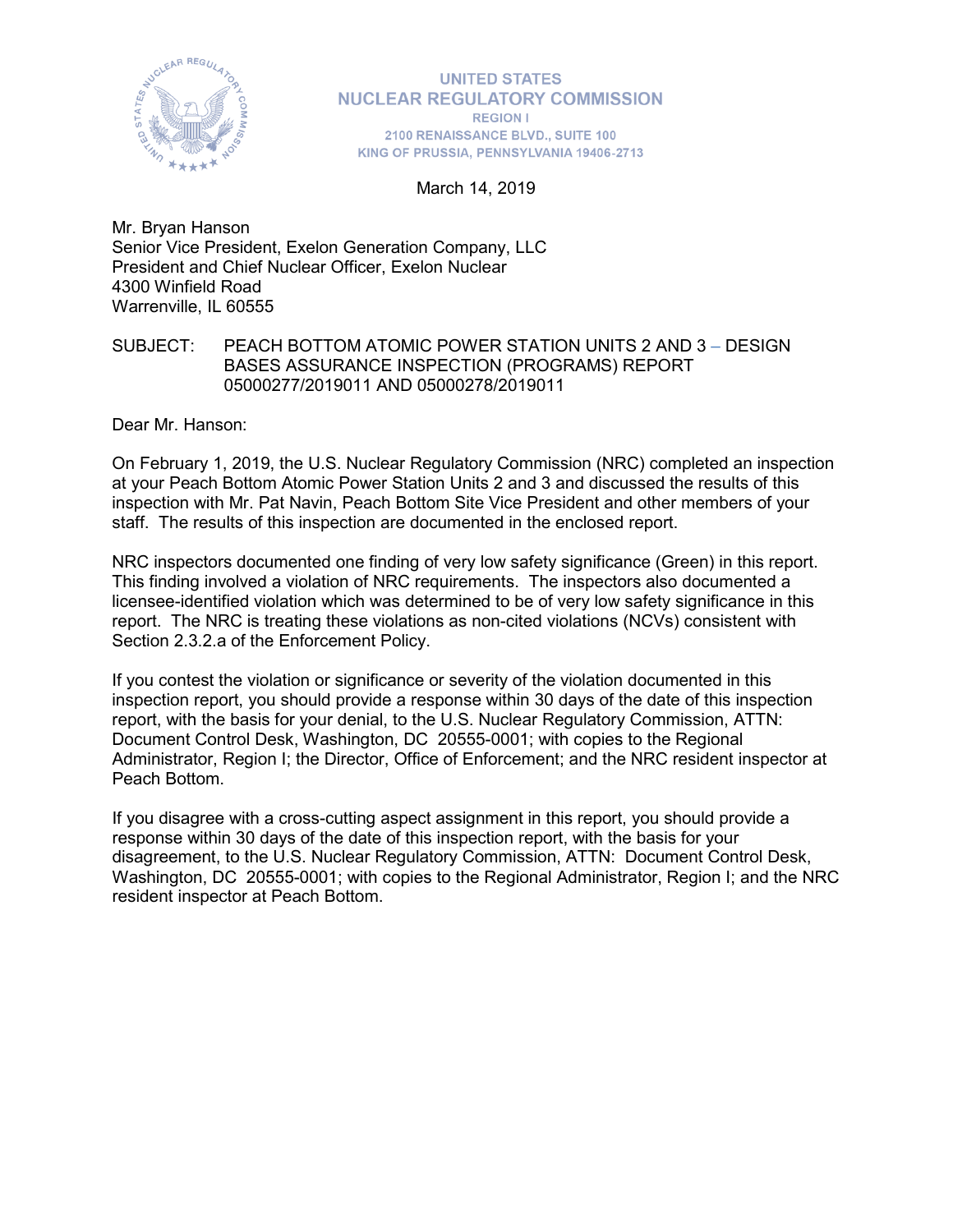This letter, its enclosure, and your response (if any) will be made available for public inspection and copying at<http://www.nrc.gov/reading-rm/adams.html> and at the NRC Public Document Room in accordance with 10 CFR 2.390, "Public Inspections, Exemptions, Requests for Withholding."

Sincerely,

## */RA/*

Glenn T. Dentel, Chief Engineering Branch 2

Docket Nos.: 05000277 and 05000278 License Nos.: DPR-44 and DPR-56

Enclosure:

Inspection Report 05000277/2019011 and 05000278/2019011

cc w/ encl: Distribution via ListServ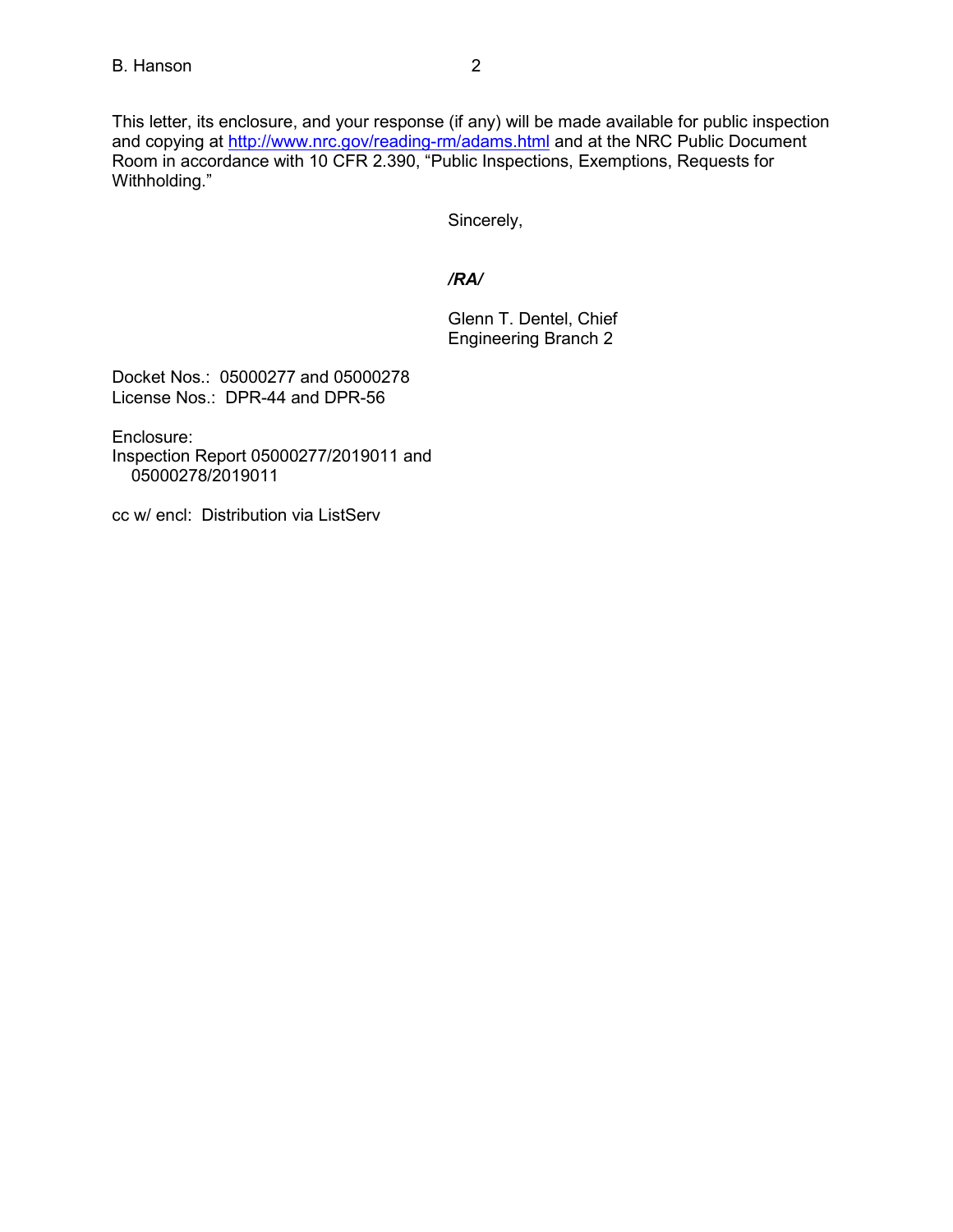SUBJECT: PEACH BOTTOM ATOMIC POWER STATION UNITS 2 AND 3 – DESIGN BASES ASSURANCE INSPECTION (PROGRAMS) REPORT 05000277/2019011 AND 05000278/2019011 DATED MARCH 14, 2019

DISTRIBUTION w/encl: (via E-mail) DLew, RA (R1ORAMAIL Resource)<br>RLorson, DRA (R1ORAMAIL Resource) (R1ORAMAIL Resource) DCollins, DRP (R1DRPMAIL Resource)<br>MShams, DRP (R1DRPMAIL Resource) MShams, DRP (R1DRPMAIL Resource)<br>JYerokun, DRS (R1DRSMAIL Resource) JYerokun, DRS (R1DRSMAIL Resource)<br>BWelling, DRS (R1DRSMAIL Resource) (R1DRSMAIL Resource) MFerdas, DRP JGreives, DRP GCroon, DRP MRossi, DRP DBeacon, DRP JHeinly, DRP, SRI BSmith, DRP, RI SSchmitt, AA MMcCoppin, RI OEDO RidsNrrPMPeachBottom Resource RidsNrrDorlLpl1 Resource [ROPreports Reso](mailto:ROPreportsResource@nrc.gov)urce

DOCUMENT NAME: G:\DRS\Engineering Branch 2\Environmental Qualification (EQ)\EQ Insp Reports (Region 1 only)\PB EQ 19-011.docx ADAMS ACCESSION NUMBER: ML19073A288

| $\triangledown$<br><b>SUNSI Review</b> |              | Non-Sensitive<br>Sensitive |                 | ☑<br><b>Publicly Available</b><br>Non-Publicly Available |  |
|----------------------------------------|--------------|----------------------------|-----------------|----------------------------------------------------------|--|
| <b>OFFICE</b>                          | RI/DRS       | <b>RI/DRS</b>              | RI/DRP          | <b>RI/DRS</b>                                            |  |
| <b>NAME</b>                            | <b>DKern</b> | CCahill                    | <b>JGrieves</b> | GDentel                                                  |  |
| <b>DATE</b>                            | 3/5/19       | 3/11/19                    | 3/10/19         | 3/14/19                                                  |  |

OFFICIAL RECORD COPY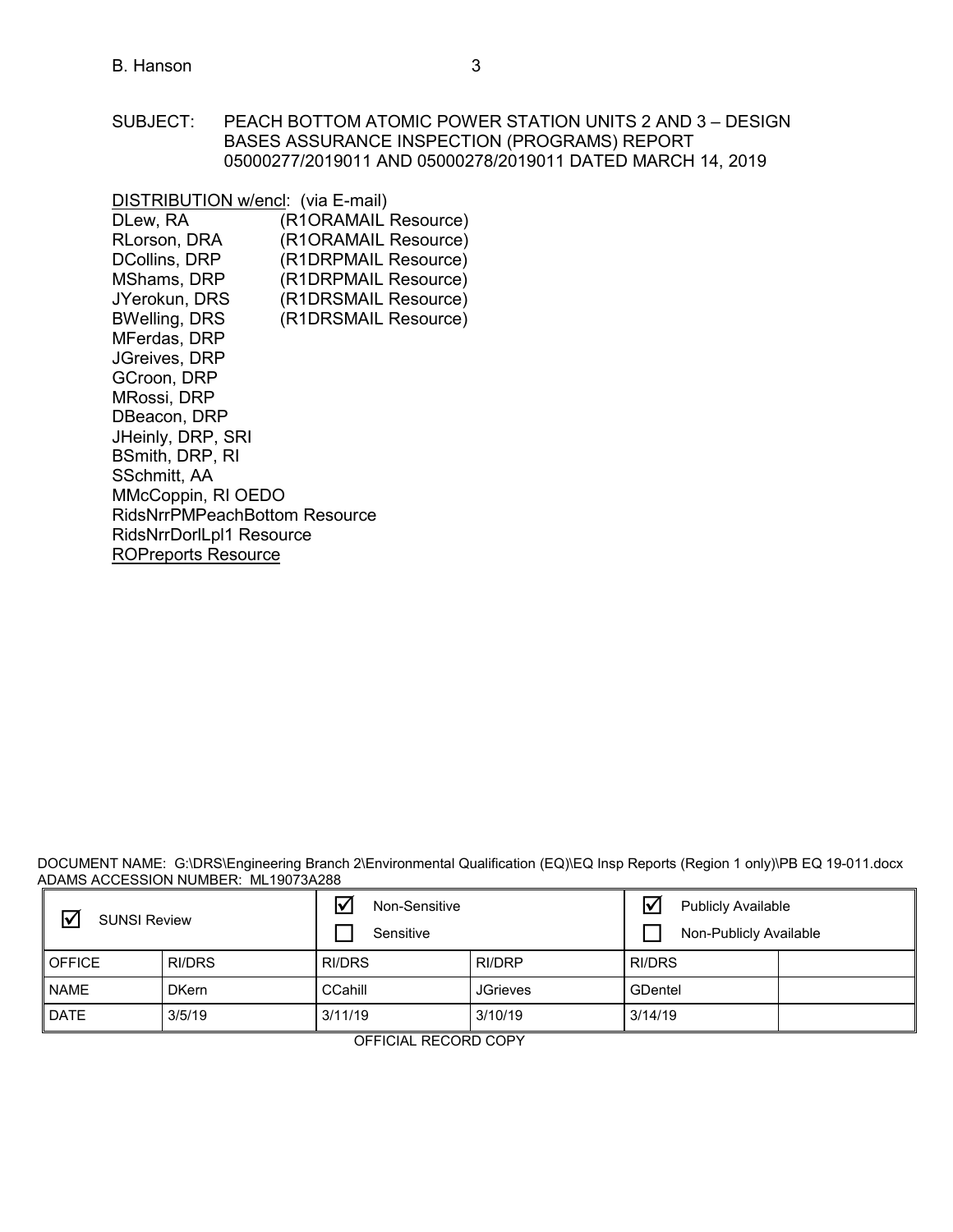# **U.S. NUCLEAR REGULATORY COMMISSION Inspection Report**

| Docket Numbers:                        | 05000277 and 05000278                                                                                                                   |
|----------------------------------------|-----------------------------------------------------------------------------------------------------------------------------------------|
| License Numbers:                       | DPR-44 and DPR-56                                                                                                                       |
| <b>Report Numbers:</b>                 | 05000277/2019011 and 05000278/2019011                                                                                                   |
| Enterprise Identifier: I-2019-011-0012 |                                                                                                                                         |
| Licensee:                              | Exelon Generation Co., LLC                                                                                                              |
| Facility:                              | Peach Bottom, Units 2 and 3                                                                                                             |
| Location:                              | Delta, Pennsylvania                                                                                                                     |
| <b>Inspection Dates:</b>               | January 14, 2019 to February 1, 2019                                                                                                    |
| Inspectors:                            | D. Kern, Senior Reactor Inspector<br>J. Kulp, Senior Reactor Inspector<br>J. Brand, Reactor Inspector<br>S. Elkhiamy, Reactor Inspector |
| Approved By:                           | Glenn T. Dentel, Chief<br><b>Engineering Branch 2</b><br>Division of Reactor Safety                                                     |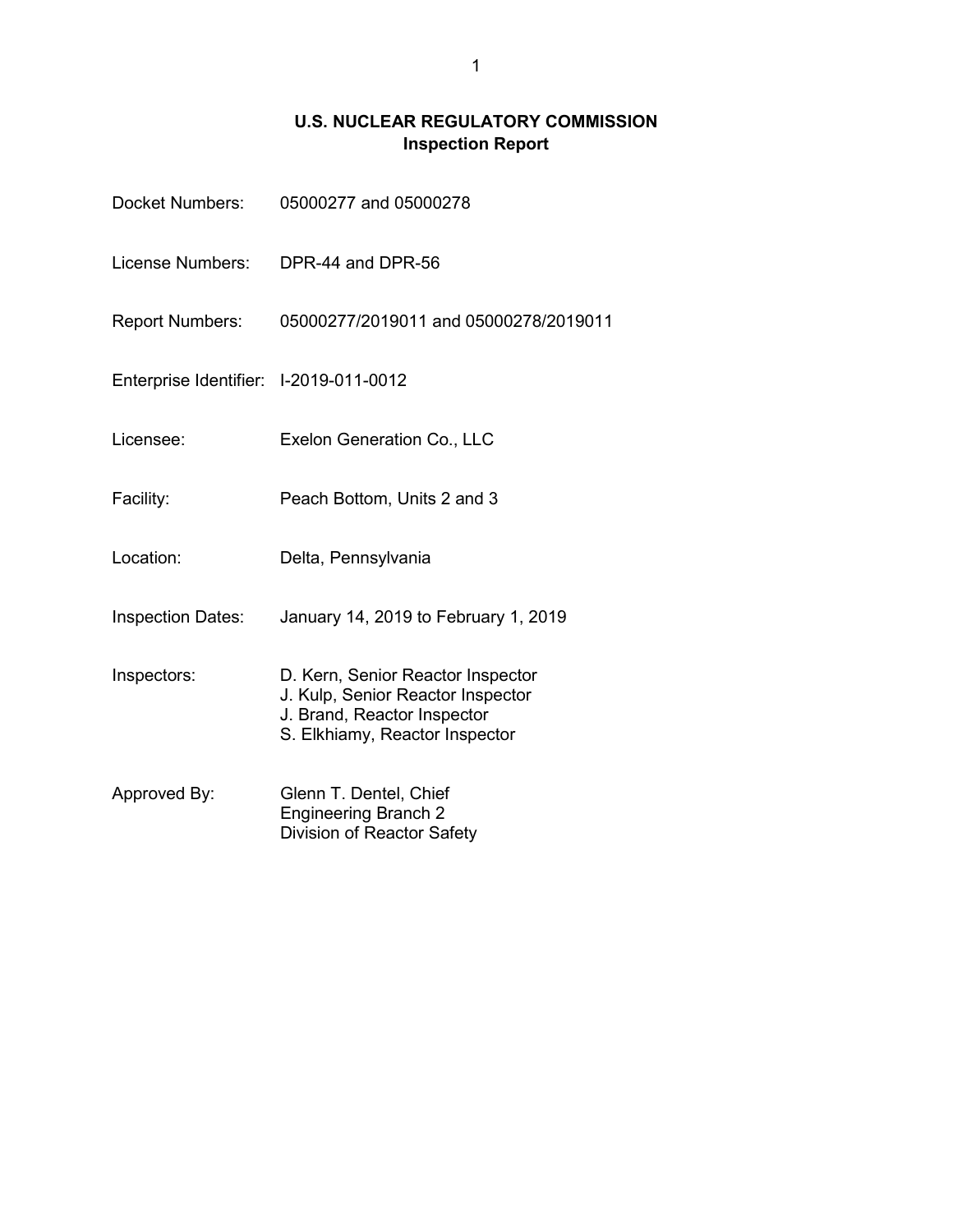### **SUMMARY**

The U.S. Nuclear Regulatory Commission (NRC) continued monitoring Exelon's performance by conducting a Design Bases Assurance Inspection of the Environmental Qualification Program implementation at Peach Bottom Units 2 and 3 in accordance with the Reactor Oversight Process. The Reactor Oversight Process is the NRC's program for overseeing the safe operation of commercial nuclear power reactors. Refer to

<https://www.nrc.gov/reactors/operating/oversight.html> for more information. Findings and violations being considered in the NRC's assessment are summarized in the table below. Licensee-identified non-cited violations are documented in report sections: 71111.21N.

# **List of Findings and Violations**

| Drywell Local Temperature Exceeds Analyzed Environmental Qualification (EQ) Value,         |                                                                                            |               |           |  |
|--------------------------------------------------------------------------------------------|--------------------------------------------------------------------------------------------|---------------|-----------|--|
|                                                                                            | Shortening Qualified Life for Several EQ Components                                        |               |           |  |
| Cornerstone                                                                                | Significance                                                                               | Cross-cutting | Report    |  |
|                                                                                            |                                                                                            | Aspect        | Section   |  |
| Mitigating                                                                                 | Green                                                                                      | $[H.7] -$     | 71111.21N |  |
| Systems                                                                                    | NCV 05000278,05000277/2019011-01                                                           | Documentation |           |  |
|                                                                                            | Open/Closed                                                                                |               |           |  |
|                                                                                            | The inspectors identified a finding of very low safety significance (Green) and associated |               |           |  |
|                                                                                            | non-cited violation (NCV) of Title 10 of the Code of Federal Regulations (10 CFR) Part     |               |           |  |
| 50.49(j) and 10 CFR Part 50.49(d), Environmental Qualification (EQ) of Electric Equipment  |                                                                                            |               |           |  |
| Important to Safety for Nuclear Power Plants, because Exelon did not ensure EQ files       |                                                                                            |               |           |  |
| included accurate and bounding normal service temperature values for EQ components         |                                                                                            |               |           |  |
| located in drywell Zone 2. Therefore, the supporting analysis, including evaluation of     |                                                                                            |               |           |  |
| equipment thermal aging, was inaccurate and did not verify EQ components located in        |                                                                                            |               |           |  |
| drywell Zone 2 were qualified for the normal service temperature at the location where the |                                                                                            |               |           |  |
| equipment must perform their specified performance requirements up to the end of their     |                                                                                            |               |           |  |
| qualified life.                                                                            |                                                                                            |               |           |  |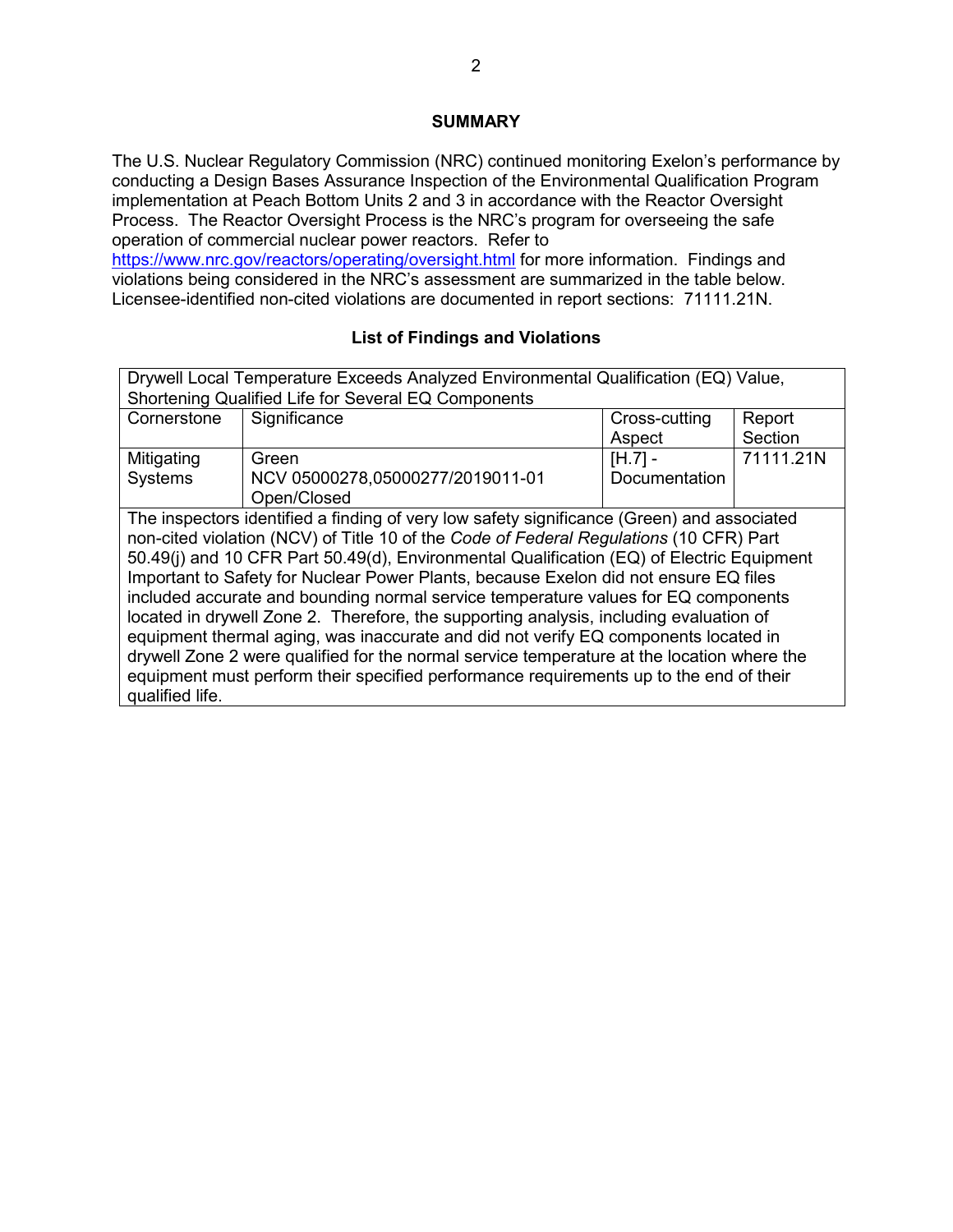### **INSPECTION SCOPES**

Inspections were conducted using the appropriate portions of the inspection procedures (IPs) in effect at the beginning of the inspection unless otherwise noted. Currently approved IPs with their attached revision histories are located on the public website at [http://www.nrc.gov/reading](http://www.nrc.gov/reading-rm/doc-collections/insp-manual/inspection-procedure/index.html)[rm/doc-collections/insp-manual/inspection-procedure/index.html.](http://www.nrc.gov/reading-rm/doc-collections/insp-manual/inspection-procedure/index.html) Samples were declared complete when the IP requirements most appropriate to the inspection activity were met consistent with Inspection Manual Chapter (IMC) 2515, "Light-Water Reactor Inspection Program - Operations Phase." The inspectors reviewed selected procedures and records, observed activities, and interviewed personnel to assess licensee performance and compliance with Commission rules and regulations, license conditions, site procedures, and standards.

# **REACTOR SAFETY**

### 71111.21N - Design Bases Assurance Inspection (Programs)

The inspectors evaluated EQ program implementation through the sampling of the components listed below. The inspectors also performed an in-depth corrective action program review of Issue Report 2480628, EQ Relay Life May Have Been Exceeded; including Unit 2, HPSW Crosstie Normal Power Transfer Relay (2-32-K001), Unit 2, Under-Voltage Relay for MO-2-10-025A (2-10-27-21025A), Unit 3, RPS Reactor High Pressure Relay (3-5A-K027A), and Unit 3, RHR High Drywell Pressure Relay (3-10A-K10A-K158D).

### 02.01 Select Sample Components to Review - Primary Containment (Inside Containment) (2 Samples)

- (1) Unit 2, 'B' Main Steam Line Inboard Isolation Valve (AO-2-01B-080B) [backup DC solenoid valve , AC solenoid valve, position limit switches, instrument cable]
- (2) Unit 2, HPCI Inboard Steam Supply Isolation Valve actuator (MO-2-23-15) [motor operated valve actuator, power supply breaker, power cable]

02.01 Select Sample Components to Review - Risk Significant/Low Design (Inside/Outside Containment) (7 Samples)

- (1) Unit 2, HPCI Turbine Governor Actuator (EG-R-23)
- (2) Unit 2, HPCI Turbine Exhaust Drain Pot Isolation Valve (SV-2-23-054) [target rock solenoid valve, terminal block]
- (3) Unit 2, 'A' Main Steam Line Differential Pressure Transmitter (DPT-2-02-116A) [transmitter, flow switch, instrument cable]
- (4) Unit 3, 'B' Main Steam Line ADS/Safety Relief Valve (RV-3-02-071B) [solenoid]
- (5) Unit 3, 'B' Main Steam Line ADS/RV acoustic monitor (POT-3-02-07B) [sensor, pre-amplifier]
- (6) Unit 3, 'A' RHR Room Unit Cooler/Fan Motor (3AV025-DR) [motor, Raychem heatshrink]
- (7) Unit 3, 'A' Main Steam Line Leak Detection Temperature Element (TE-4931A) [sensor, conduit seal]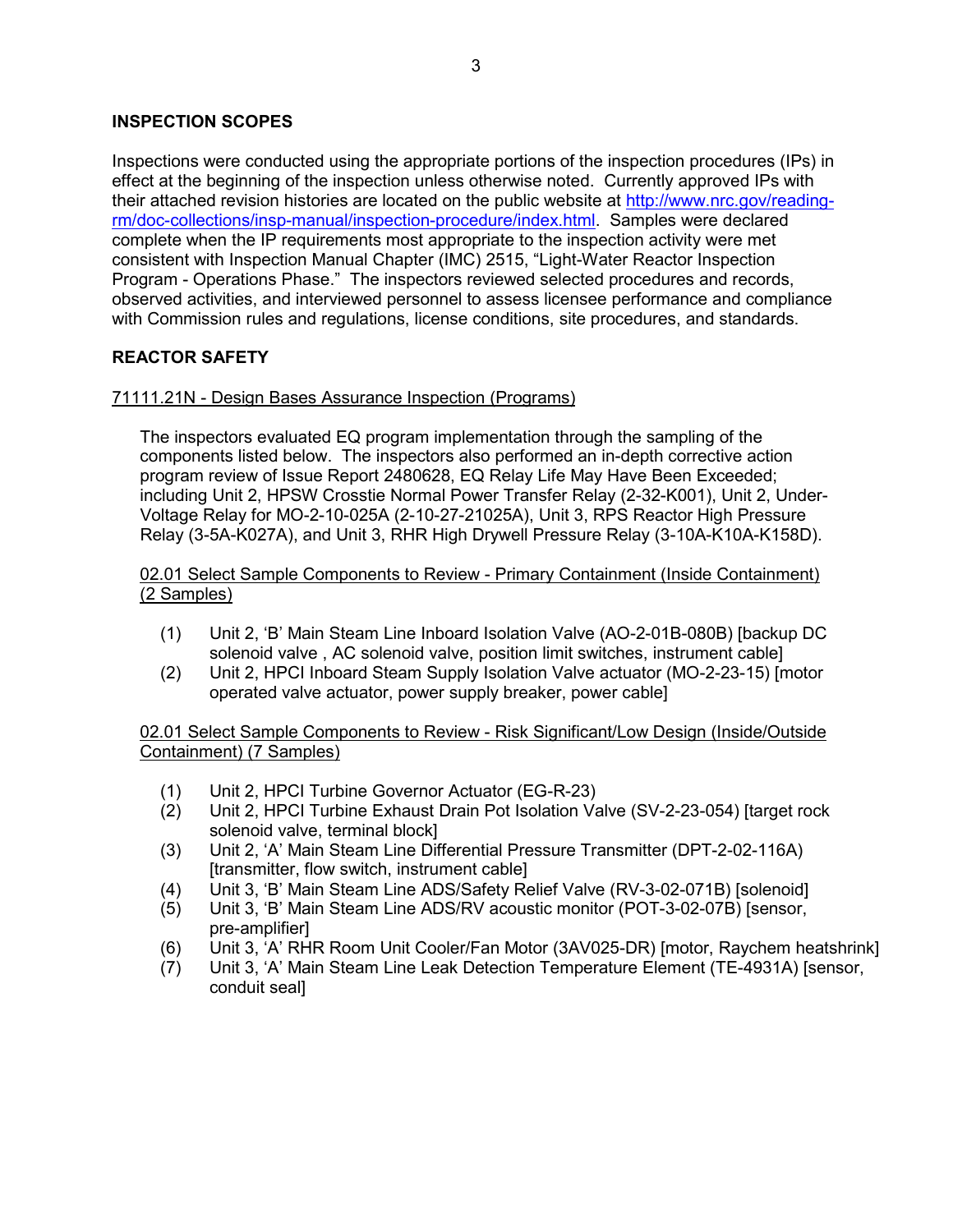# **INSPECTION RESULTS**

| Drywell Local Temperature Exceeds Analyzed Environmental Qualification (EQ) Value,                                                                                                 |                                                                                                                                                                                  |                         |                   |  |  |  |
|------------------------------------------------------------------------------------------------------------------------------------------------------------------------------------|----------------------------------------------------------------------------------------------------------------------------------------------------------------------------------|-------------------------|-------------------|--|--|--|
|                                                                                                                                                                                    | Shortening Qualified Life for Several EQ Components                                                                                                                              |                         |                   |  |  |  |
| Cornerstone                                                                                                                                                                        | Significance                                                                                                                                                                     | Cross-cutting<br>Aspect | Report<br>Section |  |  |  |
| Mitigating                                                                                                                                                                         | Green NCV                                                                                                                                                                        | $[H.7] -$               | 71111.21N         |  |  |  |
| <b>Systems</b>                                                                                                                                                                     | 05000278,05000277/2019011-01                                                                                                                                                     | Documentation           |                   |  |  |  |
|                                                                                                                                                                                    | Open/Closed                                                                                                                                                                      |                         |                   |  |  |  |
|                                                                                                                                                                                    | The inspectors identified a finding of very low safety significance (Green) and associated                                                                                       |                         |                   |  |  |  |
|                                                                                                                                                                                    | NCV of 10 CFR Part 50.49(j) and 10 CFR Part 50.49(d), Environmental Qualification (EQ) of                                                                                        |                         |                   |  |  |  |
|                                                                                                                                                                                    | Electric Equipment Important to Safety for Nuclear Power Plants, because Exelon did not                                                                                          |                         |                   |  |  |  |
|                                                                                                                                                                                    | ensure EQ files included accurate and bounding normal service temperature values for EQ                                                                                          |                         |                   |  |  |  |
|                                                                                                                                                                                    | components located in drywell Zone 2. Consequently, the supporting analysis, including<br>evaluation of equipment thermal aging, was inaccurate and did not verify EQ components |                         |                   |  |  |  |
|                                                                                                                                                                                    | located in drywell Zone 2 were qualified for the normal service temperature at the location                                                                                      |                         |                   |  |  |  |
|                                                                                                                                                                                    | where the equipment must perform their specified performance requirements up to the end of                                                                                       |                         |                   |  |  |  |
| their qualified life.                                                                                                                                                              |                                                                                                                                                                                  |                         |                   |  |  |  |
|                                                                                                                                                                                    | Description: Normal service temperature is a factor in thermal aging and life qualification of                                                                                   |                         |                   |  |  |  |
|                                                                                                                                                                                    | components within the environmental qualification process. Exelon established a normal                                                                                           |                         |                   |  |  |  |
|                                                                                                                                                                                    | service temperature of 150F for all main steam line safety relief valves (SRVs) and 145F for                                                                                     |                         |                   |  |  |  |
|                                                                                                                                                                                    | all remaining EQ components inside the Unit 2 and Unit 3 primary containment/drywells.                                                                                           |                         |                   |  |  |  |
|                                                                                                                                                                                    |                                                                                                                                                                                  |                         |                   |  |  |  |
|                                                                                                                                                                                    | On January 15, 2019, engineers informed the inspectors that drywell bulk average                                                                                                 |                         |                   |  |  |  |
|                                                                                                                                                                                    | temperature was used to verify the normal service temperature of all EQ components located                                                                                       |                         |                   |  |  |  |
|                                                                                                                                                                                    | inside the drywell. The drywell bulk average temperature is calculated monthly per<br>RT-O-40C-530-2(3), "Drywell Temperature Monitoring," to verify satisfactory operating      |                         |                   |  |  |  |
|                                                                                                                                                                                    | temperature conditions as described in Technical Specifications section 3.6.1.4, "Drywell Air                                                                                    |                         |                   |  |  |  |
|                                                                                                                                                                                    | Temperature." This specification requires the drywell average temperature shall be $\leq 145$                                                                                    |                         |                   |  |  |  |
|                                                                                                                                                                                    | degrees Fahrenheit (F). The drywell bulk average temperature is obtained from 17 separate                                                                                        |                         |                   |  |  |  |
|                                                                                                                                                                                    | thermowells and associated temperature elements located at five different Zones inside the                                                                                       |                         |                   |  |  |  |
|                                                                                                                                                                                    | drywell. The inspectors noted Exelon had not considered potential effects of possible                                                                                            |                         |                   |  |  |  |
| localized hot spots/areas within the drywell.                                                                                                                                      |                                                                                                                                                                                  |                         |                   |  |  |  |
|                                                                                                                                                                                    |                                                                                                                                                                                  |                         |                   |  |  |  |
| The inspectors requested additional data to determine whether there were EQ components                                                                                             |                                                                                                                                                                                  |                         |                   |  |  |  |
| within drywell zones where actual temperatures were above the qualified service life                                                                                               |                                                                                                                                                                                  |                         |                   |  |  |  |
| temperatures (150F for SRVs, 145F for all other EQ components). To address the                                                                                                     |                                                                                                                                                                                  |                         |                   |  |  |  |
| inspectors' concerns, engineers reviewed applicable drywell temperature data for the last                                                                                          |                                                                                                                                                                                  |                         |                   |  |  |  |
|                                                                                                                                                                                    | 4 years and determined that actual ambient temperature for portions of drywell Zone 2                                                                                            |                         |                   |  |  |  |
|                                                                                                                                                                                    | consistently exceeded 145F (Unit 2 4-year average was 155.6F, Unit 3 was 153.7F). The                                                                                            |                         |                   |  |  |  |
| inspectors independently verified the highest actual Unit 2 drywell Zone 2 temperature<br>element was 166F and increasing, and Unit 3 was 156F and increasing at the conclusion of |                                                                                                                                                                                  |                         |                   |  |  |  |
| this inspection. Environmentally qualified components located in drywell Zone 2                                                                                                    |                                                                                                                                                                                  |                         |                   |  |  |  |
|                                                                                                                                                                                    | included: 11 SRV solenoid pilot valves located on the main steam lines within the drywell                                                                                        |                         |                   |  |  |  |
| which provide a safety function to prevent nuclear system over-pressurization and to                                                                                               |                                                                                                                                                                                  |                         |                   |  |  |  |
| depressurize the system to support core cooling; reactor water cleanup inboard containment                                                                                         |                                                                                                                                                                                  |                         |                   |  |  |  |
| isolation valve (MO-2(3)-12-15); and the main steam inboard (AO-2(3)-02-316) and                                                                                                   |                                                                                                                                                                                  |                         |                   |  |  |  |
|                                                                                                                                                                                    | recirculation inboard (AO-2(3)-02-039) sample valves which provide a containment isolation                                                                                       |                         |                   |  |  |  |
|                                                                                                                                                                                    | safety function. The associated limiting sub-component and impact on qualified life is                                                                                           |                         |                   |  |  |  |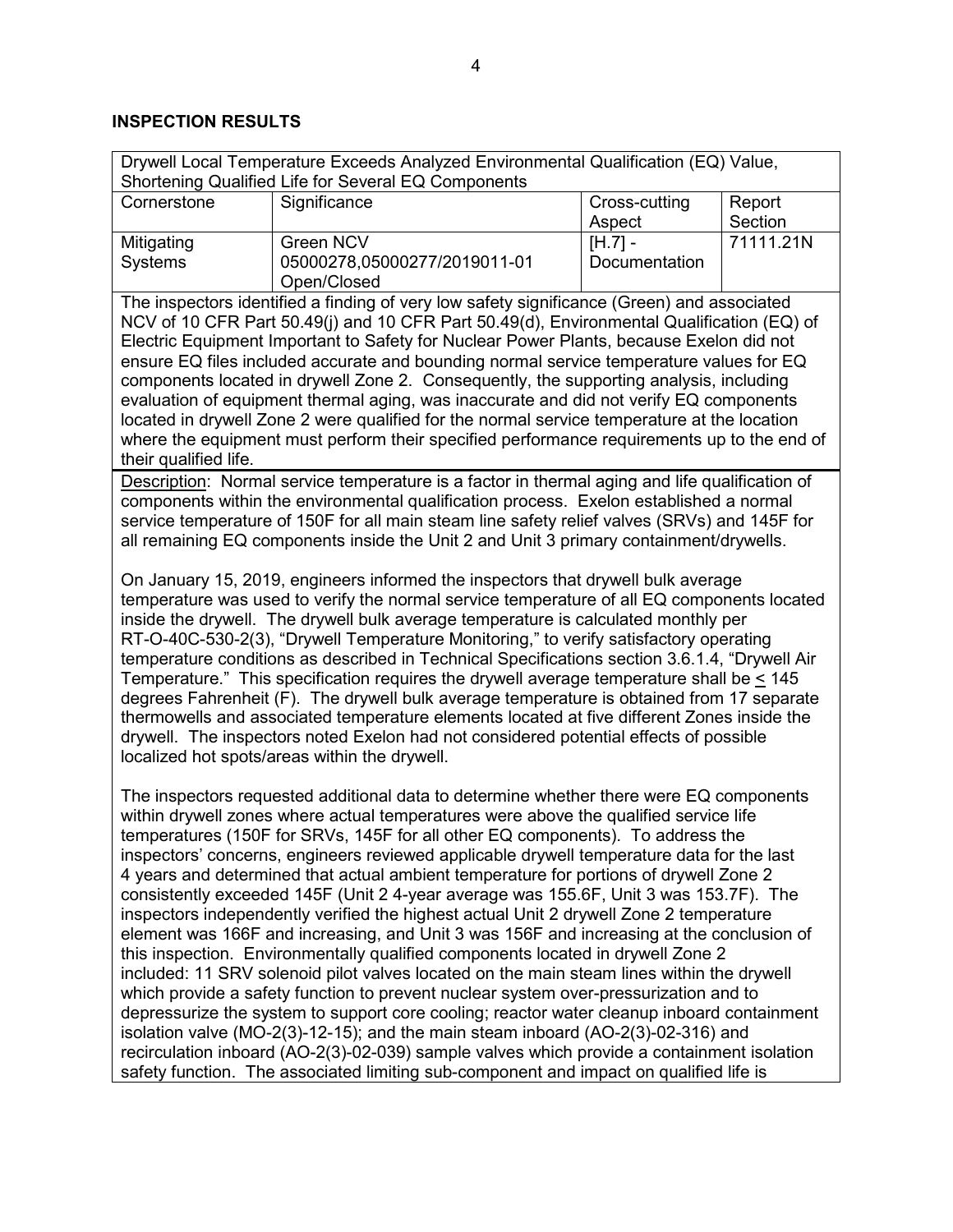described below:

- All 11 SRVs on each unit were affected. The limiting sub-component was a viton gasket on the AVCO pilot solenoid valve. Qualified life was reduced from 18.9 years to 7.1 years.
- The limiting sub-component on MO-2-12-15 was the Class RH insulation on the limitorque motor operator. Qualified life was reduced from 60 years to 33.6 years.
- The limiting sub-component on MO-3-12-15 was the nordel o-ring on the EGS quick disconnect connector on the limitorque motor operator. Qualified life was reduced from 14.8 years to 8.5 years.
- The limiting sub-component on AO-2-02-039 was the EPDM o-rings on the NAMCO EA740 series position limit switch. Qualified life was reduced from 23 years to 11.8 years.
- The limiting sub-component on AO-3-02-039 and AO-3-02-316 was the viton elastomer seat on the ASCO model NP8300142ERF solenoid valve. Qualified life was reduced from 23 years to 10.2 years.
- The limiting sub-component on AO-2-02-316 was the viton elastomer seat on the ASCO model NP8300142ERF solenoid valve. Qualified life was reduced from 23 years to 7.8 years.

The inspectors reviewed maintenance records and determined Exelon has replaced all SRV solenoid pilot valves on a 6-year periodicity to align this work activity with the 6-year American Society of Mechanical Engineers (ASME) Code requirement for periodic SRV pressure testing. Therefore, the SRVs were replaced more frequently than required by the revised EQ analysis (7.1 year qualified life) and remained qualified.

The inspectors also noted that Exelon had not performed required reviews of station ambient temperature data for all EQ zones inside the drywell. Procedure CC-MA-203-1001, section 3.4, requires the station EQ engineer to perform annual reviews of station ambient temperature conditions and revise qualification data to incorporate changing ambient temperature conditions as required. The EQ engineer will document this annual review in an engineering technical evaluation. However, the inspectors identified that although EQ zones temperatures within the reactor building were verified quarterly, no procedure existed to perform the required verification of EQ zones within the primary containment/drywell. Exelon's assumption that drywell bulk average temperature bounded the highest normal service temperature for all EQ components in the drywell was incorrect. As a result, drywell Zone 2 temperature exceeded the analyzed normal temperature of 145F (150F for SRVs), resulting in a shorter qualified life for several EQ components as stated above.

Corrective Actions: Exelon staff entered the issue into their corrective action program and performed a technical evaluation to determine a more accurate average ambient temperature for drywell Zone 2 and to requalify the affected components. Exelon determined none of the components were currently beyond their revised qualified life and all remained qualified. The inspectors reviewed the evaluations and determined they were technically sound. Additionally, Exelon initiated action to assess the programmatic impact of this issue, develop procedure revisions to properly monitor the local temperature of all EQ zones, and schedule drywell Zone 2 EQ component replacement activities consistent with their respective revised analyzed qualified life.

Corrective Action References: Issue Reports 04211923 and 04212231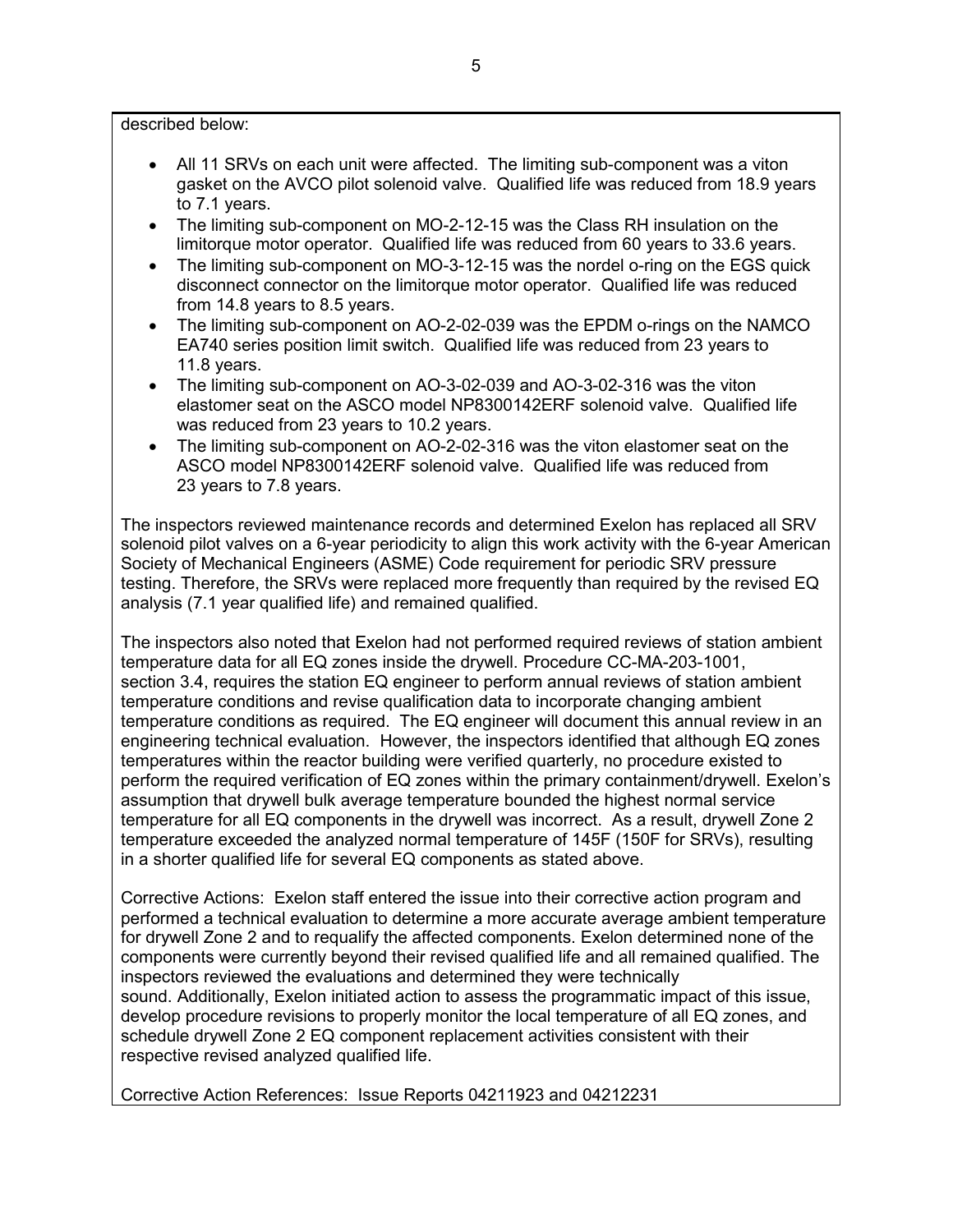#### Performance Assessment:

#### Performance Deficiency:

Exelon did not ensure EQ files included accurate and bounding normal service temperature values for EQ components located in drywell zone 2 as required by 10 CFR 50.49, "Environmental Qualification." Consequently, the supporting analysis, including equipment thermal aging, was inaccurate and did not verify the EQ components located in drywell zone 2 were qualified for the normal service temperature at the location where the equipment must perform their specified performance requirements up to the end of their qualified life.

Screening: The inspectors determined the performance deficiency was more than minor because it was associated with the Design Control attribute of the Mitigating Systems cornerstone. The objective of ensuring the availability, reliability, and capability of systems that respond to initiating events to prevent undesirable consequences (i.e., core damage) was adversely impacted. Specifically, failure to verify and analyze actual drywell Zone 2 normal service temperature, resulted in several EQ components having significantly shorter qualified lives than previously analyzed and supported by the existing EQ preventive maintenance replacement schedule.

Significance: The inspectors assessed the significance of the finding using Appendix A, "Significance Determination of Reactor Inspection Findings for At - Power Situations." The performance deficiency affected the qualification of Mitigating Systems cornerstone components. Because these components maintained their functionality, the deficiency screened to green; very low safety significance.

Cross-cutting Aspect: H.7 - Documentation: The organization creates and maintains complete, accurate and up-to-date documentation. The finding had a cross-cutting aspect in the area of Human Performance, Documentation, because Exelon did not create and maintain complete and accurate procedures for verifying drywell EQ zones' normal service temperatures. Procedure CC-MA-203-1001, required the station EQ engineer to perform annual reviews of station ambient temperature conditions and revise qualification data to incorporate changing ambient temperature conditions as required. However, although EQ zones temperatures within the reactor building were verified quarterly (per procedure RT-O-40C-530-2(3), no procedure existed to perform the required normal service temperature verification of zones within the primary containment/drywell, the radwaste building, and the turbine building. [H.7]

### Enforcement:

Violation: Title 10 CFR Part 50.49(d), Environmental Qualification of Electric Equipment Important to Safety for Nuclear Power Plants, states in part, the licensee shall prepare a qualification file which shall include the environmental conditions at the location where the equipment must perform as specified. Additionally, 10 CFR Part 50.49(j), states in part, the record of qualification must permit verification that the component is qualified for its application and meets its specified performance requirements up to the end of its qualified life. Contrary to the above, since February 22, 1983, environmental qualification files for components inside Zone 2 of the primary containment/drywell, EQ-PB-019A (AVCO Pilot Solenoid Valve for all MSL Safety Relief Valves), EQ-PB-42B (NAMCO Limit Switch EA740 Series), and EQ-PB-46A (Limitorque Valve Operators with AC Motors Class RH Insulation), did not include the correct environmental conditions (temperature) at the location where the equipment must perform as specified. Therefore the record of qualification, including analysis of equipment thermal aging, was inaccurate and did not verify the EQ components located in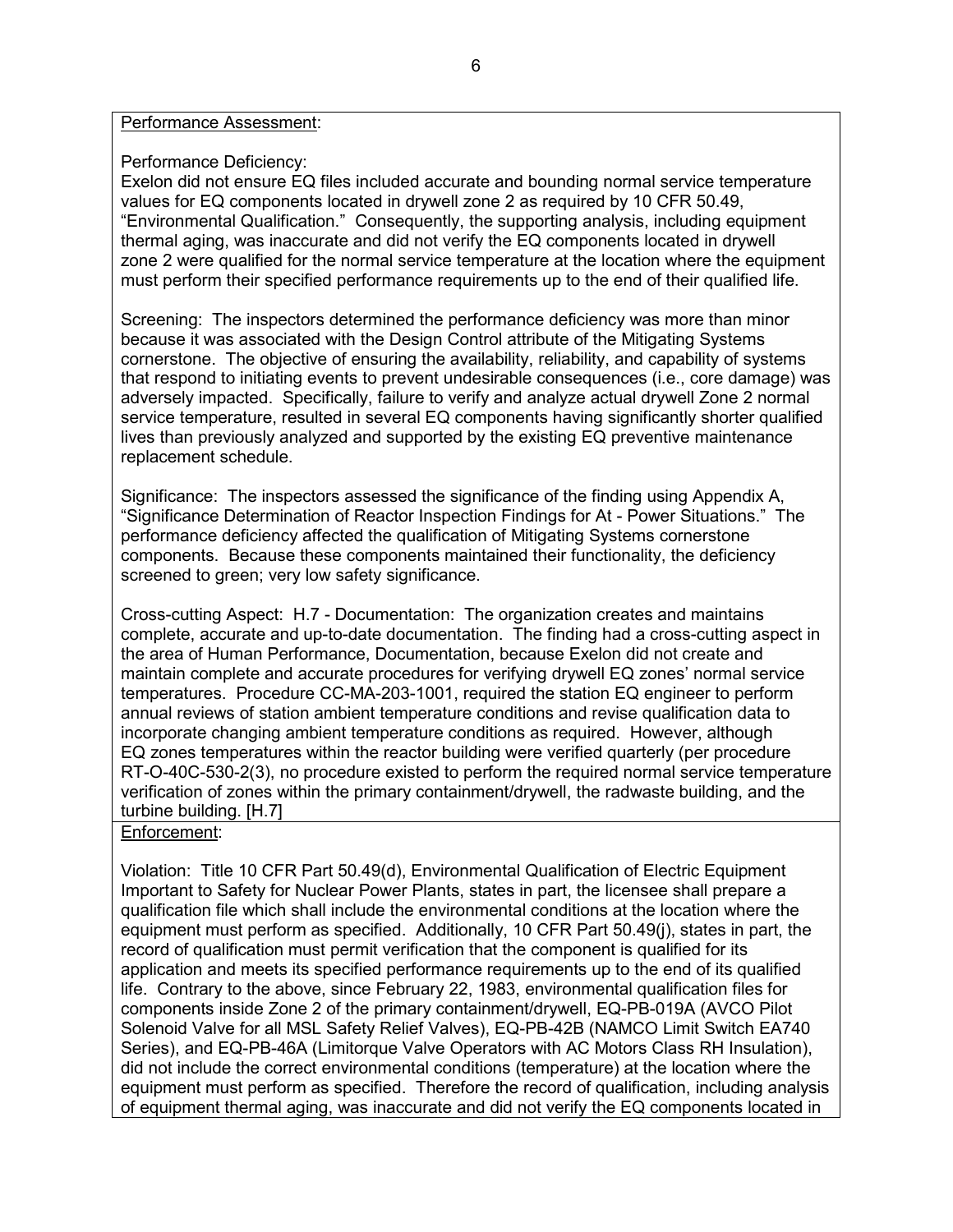drywell Zone 2 were qualified for their application and would meet specified performance requirements up to the end of their qualified life.

Enforcement Action: This violation is being treated as a Non-Cited Violation, consistent with Section 2.3.2 of the Enforcement Policy.

Licensee-Identified Non-Cited Violation **71111.21N** 

This violation of very low safety significance was identified by the licensee and has been entered into the licensee corrective action program and is being treated as a Non-Cited Violation, consistent with Section 2.3.2 of the Enforcement Policy.

#### Violation:

Title 10 CFR Part 50.49(e)(5), Environmental Qualification (EQ) of Electric Equipment Important to Safety for Nuclear power Plants, requires in part, that equipment must be replaced or refurbished at the end of this designated life unless ongoing qualification demonstrates that the item has additional life.

Contrary to the above, since June 2008, Exelon did not replace equipment or demonstrate additional qualification prior to the end of designated qualified life. Specifically, in 2015, Exelon identified that eight reactor pressure high scram relays and two Rosemount high pressure trip units exceeded their designated life without prior evaluation demonstrating additional qualified life. In 2017 and 2019, Exelon identified additional EQ components that exceeded their qualified life prior to their required replacement including a drywell temperature element, four pressure switch relays, eight drywell torus connectors, and four high pressure service water cross-tie transfer switches.

# Significance: Green.

The inspectors determined the performance deficiency was more than minor because it was associated with the equipment performance attribute of the Mitigating Systems cornerstone and adversely affected the cornerstone objective of ensuring the reliability and capability of systems that response to initiating events to prevent undesirable consequences (i.e., core damage).

The inspectors assessed the significance of the finding using IMC 0609.04, "Initial Characterization of Findings," and IMC 0609, Appendix A, Exhibit 2, "Mitigating Systems Screening Questions." The inspectors determined that this finding was a deficiency affecting the design or qualification of mitigating structures, systems, or components, where the structures, systems, or components maintained its operability or functionality. Therefore, the inspectors determined the finding to be of very low safety significance (Green). Specifically, for 26 of the 27 abovementioned components, operability and qualification was subsequently demonstrated through a technical evaluation which extended the EQ life. Additionally, the remaining component (TE-3105-36A) provided backup indication of drywell temperature. The primary drywell temperature indications remained unaffected. The inspectors determined the loss of environmental qualification for TE-2105-36A did not adversely affect operators' ability to assess or mitigate consequences of an accident.

Corrective Action References: Issue Reports 2480628, 2538737, 4005664, 4017436, 4026616, and 4179677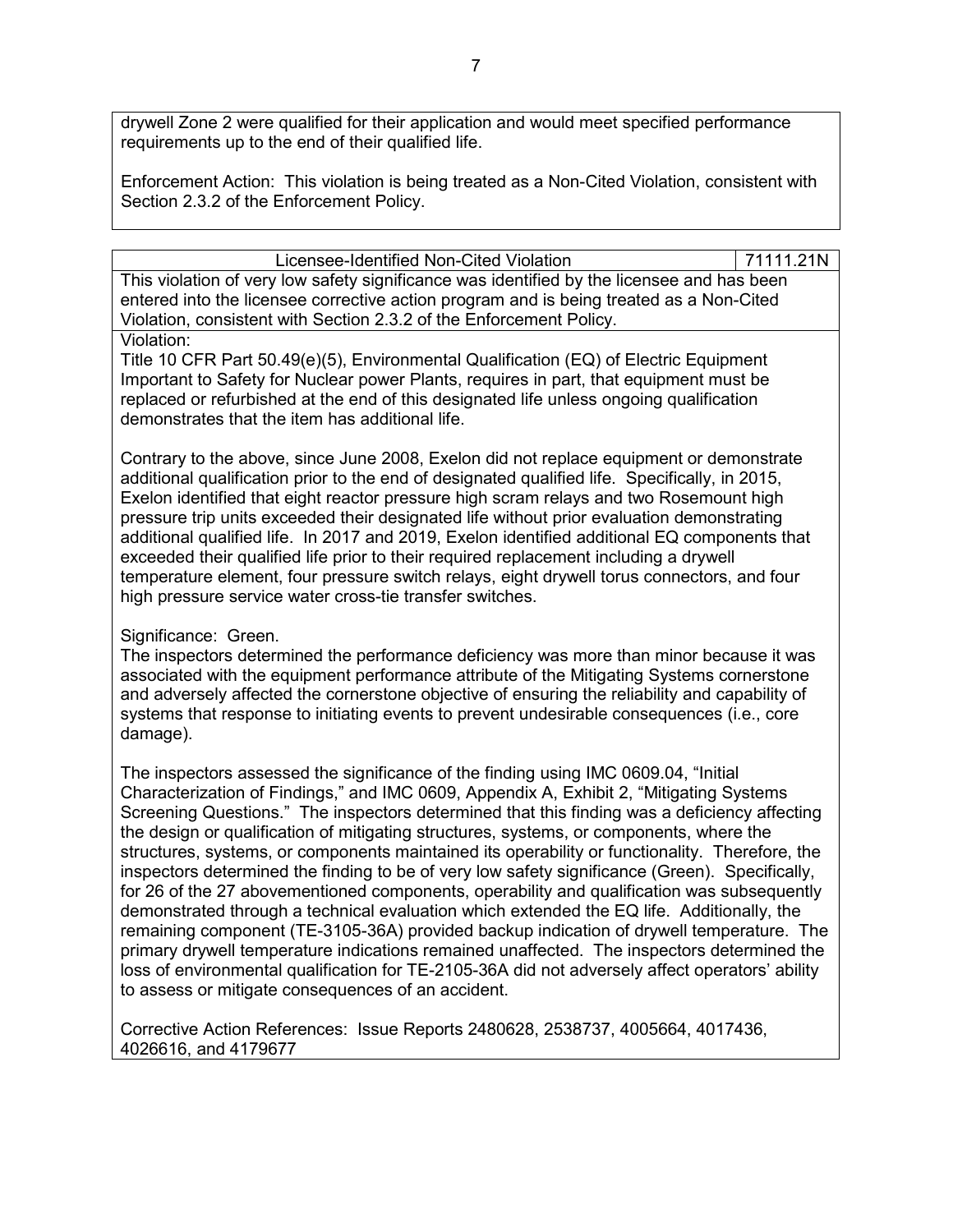### **EXIT MEETINGS AND DEBRIEFS**

The inspectors verified no proprietary information was retained or documented in this report. The inspectors confirmed that proprietary information was controlled to protect from public disclosure.

• On February 1, 2019, the inspector presented the Design Bases Assurance – Environmental Qualification Program inspection results to Mr. Pat Navin, Peach Bottom Site Vice President and other members of the licensee staff.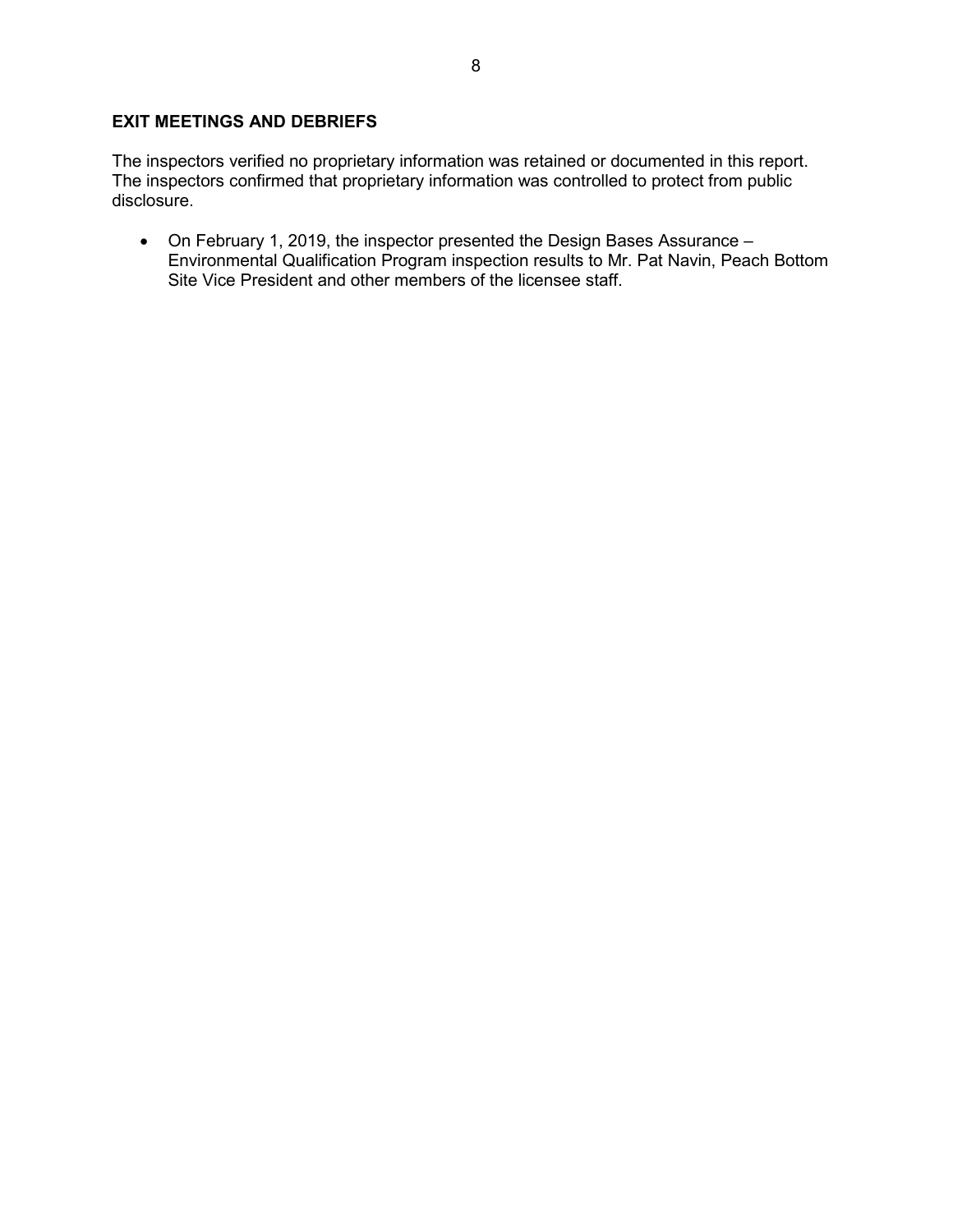### **DOCUMENTS REVIEWED**

Environmental Qualification Files

EQ-PB-001A, Rosemount Pressure Transmitter, Model 1153, Revision 0

- EQ-PB-002A, Pre-Amplifier of the NDT International Safety Relief Valve Relief Valve Position Indication System, Revision 2
- EQ-PB-002B, Acoustic Monitor Sensor Cable Assembly of the NDT International Safety Relief Valve Relief Valve Position Indication System, Revision 2
- EQ-PB-004A, AGASTAT Power Relay, EGP Series, Revision 0

EQ-PB-004B, AGASTAT Timing Relay, E7024 Series, Revision 0

EQ-PB-010, PYCO Temperature Elements, Revision 0

EQ-PB-015E, ASCO Tri-point Pressure Switch Transducer Assembly, Revision 0

- EQ-PB-016, Target Rock Solenoid Valves, Revision 13
- EQ-PB-017A, Buchanan Model NQB Series 100 Terminal Block, Revision 0
- EQ-PB-019A, Automatic Valve Corp (AVCO) Pilot Solenoid Valves for SRV, Revision 0
- EQ-PB-019B, Automatic Valve Corp (AVCO) Pilot Solenoid Valves for MSIV Actuators, Model 6910-010, Revision 0
- EQ-PB-019D, Automatic Valve Corp (AVCO) Pilot Solenoid Valves for MSIV Actuators, Model 6910-020 DC Coils, Revision 0
- EQ-PB-020A, Rockbestos 600V Pyrotrol Firewall III Irradiation XLPE Cable, Revision 0
- EQ-PB-020D, Rockbestos Radiation Type Silicone Rubber Cables, Revision 0

EQ-PB-021, Rosemount Model 710DU Trip Units, Revision 0

EQ-PB-022, Target Rock Solenoid Valves, Revision 0

EQ-PB-032, EGB GRAYBOOT Connector Models GB-1, GB-2 and GB-3, Revision 0

EQ-PB-040A, HPCI Turbine Assembly Subcomponents, Revision 0

EQ-PB-042B, NAMCO Limit Switch EA740 Series, Revision 0

EQ-PB-043, General Electric Co. Electric Penetration Assembly, Revision 0

EQ-PB-044A, 480 Volt AC and 250 Volt DC Motor Control Centers, Revision 0

EQ-PB-046A, LIMITORQUE Valve Operators with AC Motors Class RH Insulation, Revision 1

EQ-PB-049, NUTHERM Transfer Switch Assembly Model 73022, Revision 1

Modification Packages

EC 04-00123, U/2: Install Quick Disconnect Connectors – Acoustic Sensors, Revision 0 EC 626943, PS-2502A Pressure Switch Past EQ Qualification, Revision 0 EC 04-00123, U/2: Install Quick Disconnect Connectors – Acoustic Sensors, Revision 0 EC626943, PS-2502A Pressure Switch Past EQ Qualification, Revision 0

Calculations & Analysis

- E-1998-1, Qualified Life Calculation for Coil and Silicone O-Rings in Target Rock SVs, Revision 0
- LE-071, Arrhenius Calculation to Determine Qualified Life of EPR O-Rings in Target Rock Solenoid Valves, Revision 0
- L-T-08 & P-T-08, Electrical Equipment Environmental Qualification Program, Revision 7
- ME-0164, Specification for Environmental Service Conditions, Peach Bottom Atomic Power Stations Units 2 and 3, Revision 6
- ME-0457, Develop a Calculation Method to Determine the Drywell Average Space Temperature, Revision 0

NE-00164, Specification for Environmental Service Conditions, Revision 6

UFCCF 91-8615, PBAPS Drywell Average Temperature Increase to 145F, 10 CFR 50.59 Review, completed 10/30/92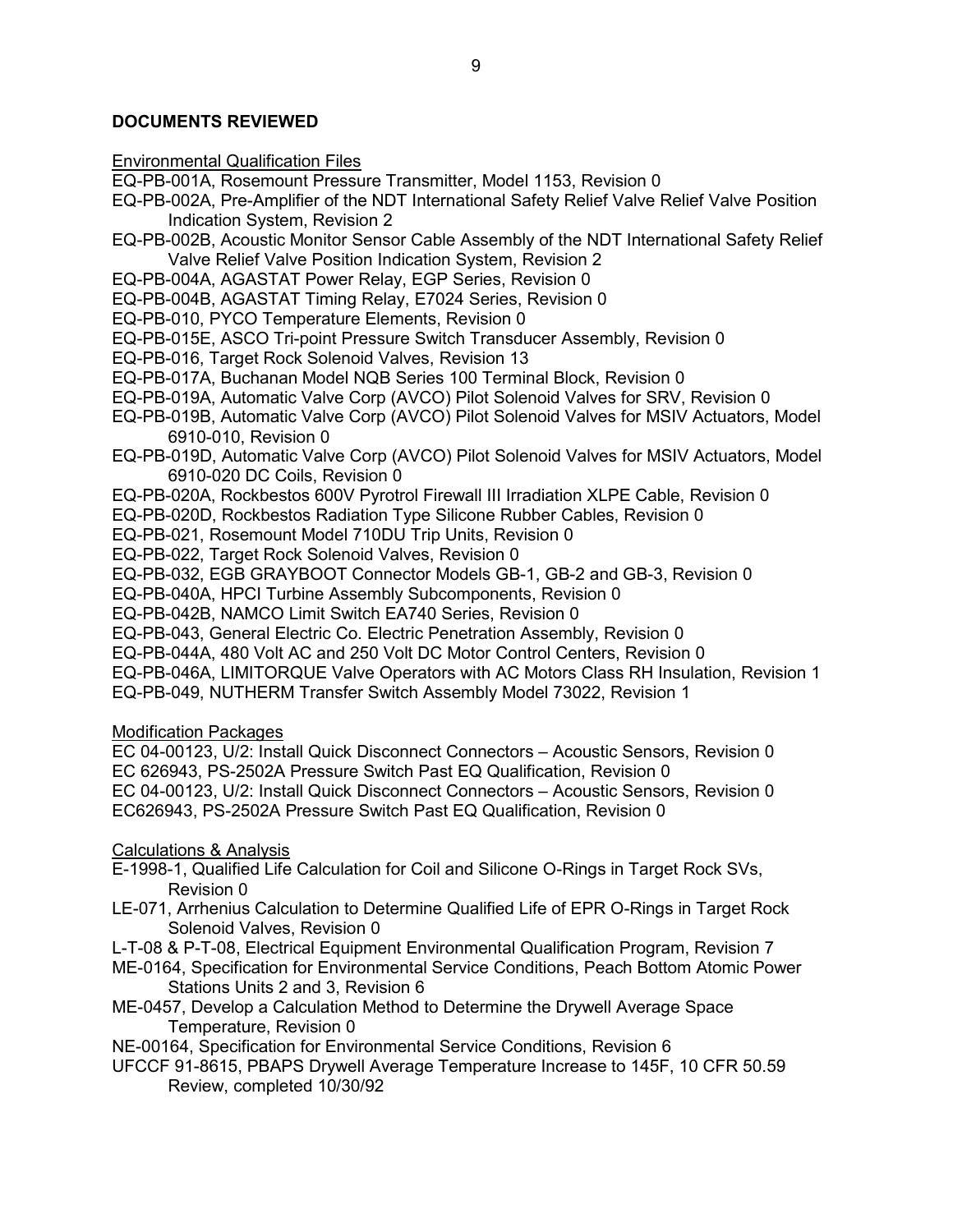**Drawings** 

- 6280- M-205-D-3, Target Rock Project Technical Manual, Revision 0
- 6280-HISO-2305, HPCI Steam Supply, Revision 1
- 6280-M-1-S-36, Sht. 15, Electrical Schematic Diagram-High Pressure Coolant Injection System, Revision 80
- 6280-M-1-S-54, Sht. 28, Electrical Schematic Diagram-Reactor Protection System, Revision 86
- 6280-M-1-S-54, Sht. 48, Electrical Schematic Diagram-Reactor Protection System, Revision 70
- 6280-M-1-S-65, Sht. 12, Electrical Schematic Diagram-Residual Heat Removal System, Revision 99
- 6280-M-1-S-65, Sht. 37, Electrical Schematic Diagram-Residual Heat Removal System, Revision 99
- 6280-M-1-S-65, Sht. 68, Electrical Schematic Diagram-Residual Heat Removal System, Revision 101

6280-M-205-D-21, Target Rock Model 73AA-003 Solenoid Valve Assembly, Revision 7 6280-M-365, Sht. 1, P&ID High Pressure Coolant Injection System, Units 2 and 3, Revision 63 6280-M-381, Reactor Building Ventilation Supply Temperature control Diagram, Revision 48 6280-M-390, Sht. 1, P&ID Drywell Cooling Flow Diagram, Revision 28

CA00787, Crane-ALOYCO, Inc. Gate Valve Assembly W/SMB-1-60 Motor Operator, Revision 0 E-197, RCIC, HPCI, & RHR Components & Core Spray Pump Room Coolers, Revision 30

E-1315, Conduit and Cable Trays Symbols, Notes and Details PECO Energy Company, Peach Bottom Atomic Power Station Units 2&3, Revision 9

E-1615, PBAPS Units 2 and 3, Single Line Meter & Relay Diagram, E124 & E224 Emergency L.C, E124-RG & E224-RB Reactor MCC and E124-T-B & E224- T-B Turbine MCC, 480 V. U-2, Revision 83

#### Surveillance and Modifications Acceptance Tests

RT-I-094-800-2, Reactor Building Ambient Temperature Data Collection, completed 02/27/11 RT-I-094-800-3, Reactor Building Ambient Temperature Data Collection, completed 11/27/16

- RT-O-40C-530-3, Drywell Temperature Monitoring, completed 11/28/18
- RT-O-40C-530-2, Drywell Temperature Monitoring, completed 12/04/18
- SI2T-2-2501-A1CS, Calibration Check of Drywell Temperature Instruments TT-2501 and TI-2501, completed 11/13/18
- SI2T-2-3501-A1CS, Calibration Check of Drywell Temperature Instruments TT-3501 and TI-3501, completed 05/17/18

**Procedures** 

4303142-02, Reinstall POT-3-02-71A-L and POT-3-02-70A-C, Revision 0

CC-AA-102, EQ Program, Revision 13

CC-AA-203, Environmental Qualification Program, Revision 13

CC-MA-203-1001, Environmental Qualification Engineering, Revision 6

CC-AA-204, Control of Vendor Equipment Manuals, Revision 12

CC-AA-204-1001, Control of Vendor Equipment Manuals Guideline, Revision 2

- ER-AA-200-1001, Equipment Classification, Revision 4
- IC-11-00704, Calibration of Acoustic Emission Fluid Flow Detection System (Valve Position Monitoring Systems), Revision 7
- ON-120, High Drywell Temperature, Revision 9
- OP-AA-108-118, Operability Determinations, Revision 21
- PI-AA-120, Issue Identification and Screening Process, Revision 2
- PI-AA-120, Issue Identification and Screening Process, Revision 8
- PI-AA-125, Corrective Action Procedure, Revision 2
- PI-AA-125, Corrective Action Procedure, Revision 6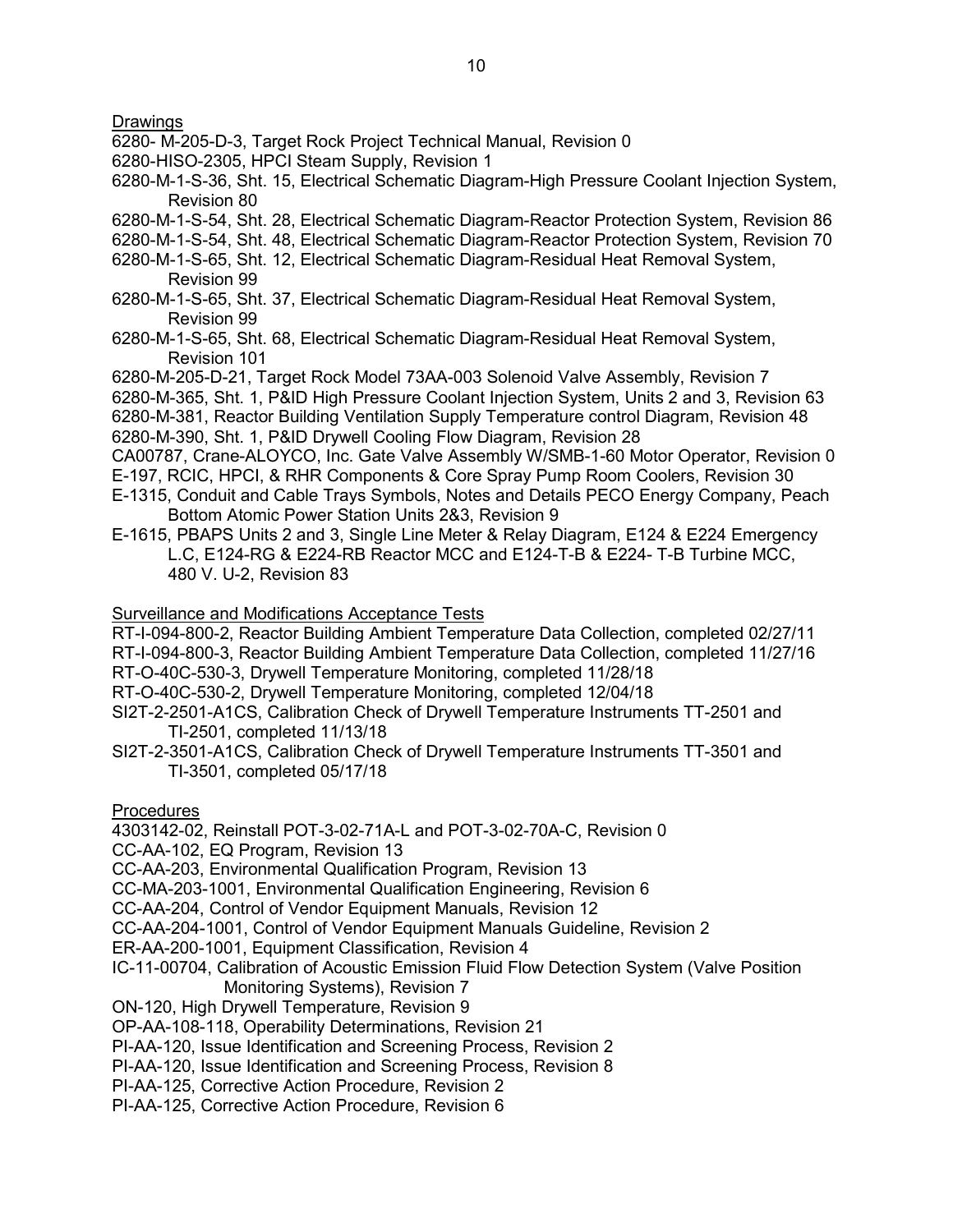RT-0-40C-530-3, Drywell Temperature Monitoring, Revision 7 RT-I-094-800-2, Reactor Building Ambient Temperature Data Collection, Revision 4 RT-I-094-800-3, Reactor Building Ambient Temperature Data Collection, Revision 2 WC-AA-101-1002, Online Scheduling Process, Revision 20 WC-AA-106, Work Screening and Processing, Revision 18 WC-AA-120, PM Database Revision Requirements, Revision 4

#### Work Orders

| 01409680 | 02820609             | 04241711             | 04272072             | 04280745             | 04280751              |
|----------|----------------------|----------------------|----------------------|----------------------|-----------------------|
| 04280757 | 04284590             | 04327254             | 04790153             | 04837387             | 4303142-02            |
| A0385267 | R0477333             | R0755671             | R0758995             | R0777704             | R0786827              |
| R0794762 | R0929187             | R <sub>1038642</sub> | R <sub>1089358</sub> | R1090066             | R <sub>1098861</sub>  |
| R1106378 | R <sub>1283651</sub> | R <sub>1310555</sub> | R <sub>1317797</sub> | R <sub>1317799</sub> | R <sub>13178</sub> 01 |
|          |                      |                      |                      |                      |                       |

#### Vendor Manuals

- 563-A-VC-1, Vendor Technical Manual, AGASTAT Control Relays-Series GP Power Relays, Revision 2
- A-613-VC-1, Maintenance Instructions MSIV Manifolds, Revision 1
- A-613-VC-5, Automatic Valve Corp. Servicing Procedure D7170-004 Rev. B Valve Model No: 6910-020, Revision 0
- A-613-VC-5, Automatic Valve Servicing, Installation and Maintenance, Revision D-CN9012
- D7179-005, Servicing Procedure & Maintenance C5450-5-110, Revision D-CN-632B
- FFDS-01, Technical Manual for the NDT International Fluid Flow Detection system Utilized for Position Monitoring of Relief Valves, Revision 2
- L-200-VC-1, Vendor Technical Manual, LIMITORQUE SMB Series/SB Series, Installation Operation Maintenance, Revision 2
- M-1-JJ-16-3, Safety Relief Valve Model 67F for RPV, dated 03/1985
- N-068-VC-1, Operation and Technical Manual for the NDT International Inc. Fluid Flow Detection System, Revision 1
- Operations Manual Trip/Calibration System Model 710DU Rosemount
- T-009-VC-1, Vendor Technical Manual, TYCO-AMP 7000 Series 2-Pole Timing Relay, Revision 0
- Woodward Product Manual 37710, EG-3C and EG-R Actuators, Revision K

#### Condition Reports

| 1164652  | 1359061  | 1422221  | 1644142  | 1687188  | 2165306  |
|----------|----------|----------|----------|----------|----------|
| 2395345  | 2404945  | 2480017  | 2480628  | 2490441  | 2492131  |
| 2534963  | 2538737  | 2591443  | 2648763  | 2704451  | 2742204  |
| 3997737  | 4005532  | 4005664  | 4017436  | 4026616  | 4027062  |
| 4044799  | 4079488  | 4126297  | 4129583  | 4146368  | 4177660  |
| 4179677  | 4209448  | 4214060* | 4215449* | 4216165* | 4211601* |
| 4211923* | 4212231* | 4216354* | 4211167* | 4211601* | 4211923* |
| 4212231* | 4215449* | 4216062* | 4216165* | 4216354* |          |

#### **Miscellaneous**

- 557-1475, Nuclear Environmental Qualification Report of Twelve (12) 480 Volt AC Motor Control Centers and Five (5) 250 Volt DC Motor Control Centers for Peach Bottom Atomic Power Station Units 2 & 3, dated 03/7/84
- 61997.1, Nuclear Environmental Qualification Report for General Electric Disconnect Switches with Integral Handle P/N: THMC31V1 & THMC33V1, dated 10/02/95